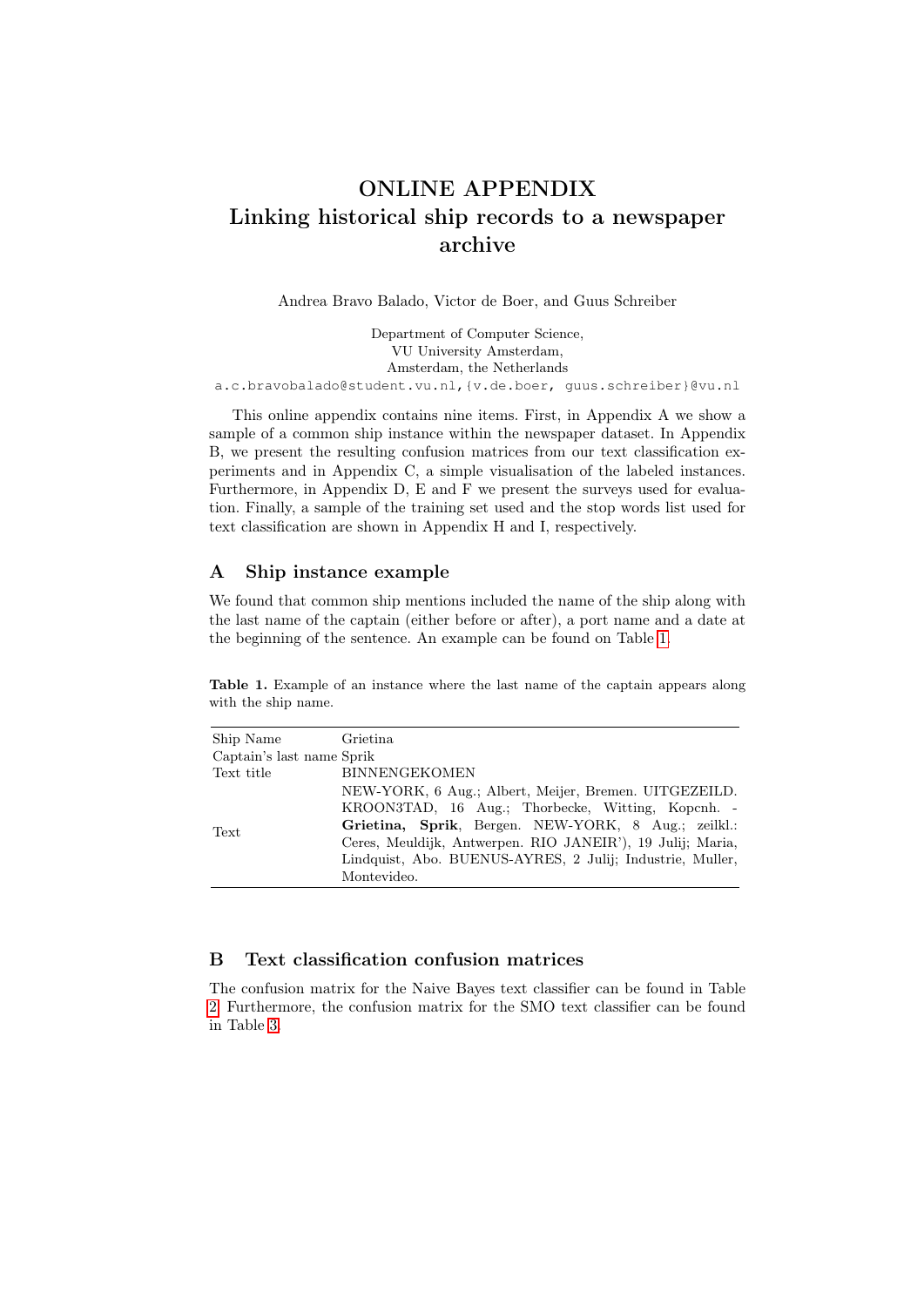| Naive Bayes classifier                  |                               |    |  |  |  |  |
|-----------------------------------------|-------------------------------|----|--|--|--|--|
|                                         | Predicted class               |    |  |  |  |  |
|                                         | Negative $(0)$ Positive $(1)$ |    |  |  |  |  |
| <b>Actual Class</b>                     | 24                            | 15 |  |  |  |  |
| Negative (0)<br>Positive (1)            |                               | 11 |  |  |  |  |
| Precision: 1                            | Relevant documents: 26        |    |  |  |  |  |
| Approximate recall: 0.42 F1 Score: 0.59 |                               |    |  |  |  |  |

<span id="page-1-0"></span>Table 2. Confusion matrix for the Naive Bayes text classifier

Table 3. Confusion matrix for the SMO text classifier

<span id="page-1-1"></span>

| SMO classifier                                               |                 |                               |  |  |  |  |
|--------------------------------------------------------------|-----------------|-------------------------------|--|--|--|--|
|                                                              | Predicted class |                               |  |  |  |  |
|                                                              |                 | Negative $(0)$ Positive $(1)$ |  |  |  |  |
| Actual Class $\frac{\text{Negative}(0)}{\text{Positive}(1)}$ | 17              | 18                            |  |  |  |  |
|                                                              |                 | 15                            |  |  |  |  |
| Precision: 1<br>Approximate recall: 0.45 F1 Score: 0.63      |                 | Relevant documents: 33        |  |  |  |  |

# C Proportion of labeled results by classifier

The portion of resulting labeled instances by the Naive Bayes classifier can be visualised in Figure [1.](#page-1-2) Additionally, the portion of resulting labeled instances by the SMO classifier can be visualised in Figure [2.](#page-1-3)



Fig. 1. Portion of labeled instances in the dataset by Naive Bayes text classification

<span id="page-1-3"></span><span id="page-1-2"></span>Fig. 2. Portion of labeled instances in the dataset by SMO text classification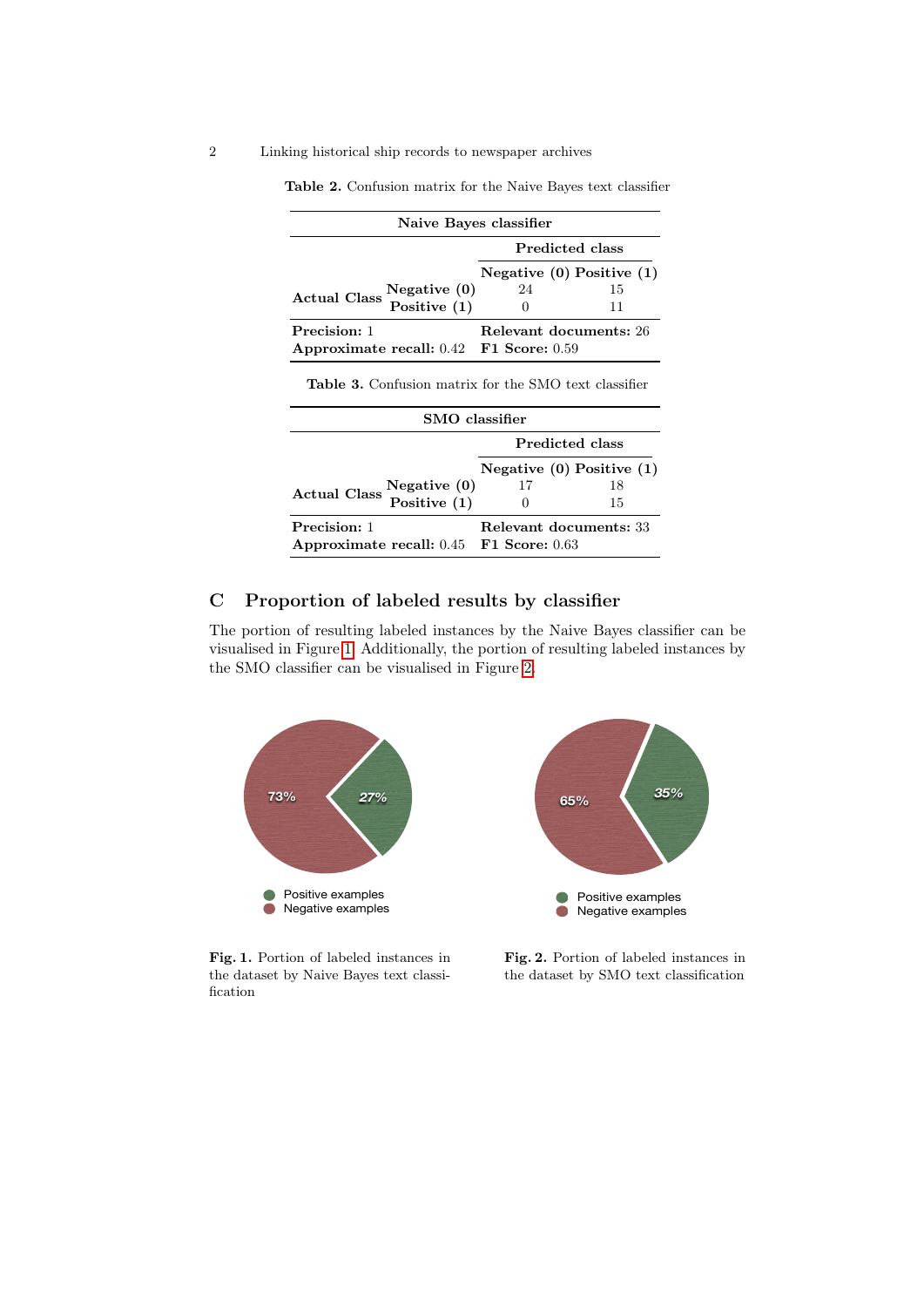# D Article titles associated to positive and negative instances labeled by classifiers

After text classification, the article titles were analysed. The results can be visualised in Figures [3](#page-2-0) and [4.](#page-2-1)



<span id="page-2-0"></span>Fig. 3. Article titles associated to positive and negative text instances labeled by a Naive Bayes classifier



<span id="page-2-1"></span>Fig. 4. Article titles associated to positive and negative text instances labeled by an SMO classifier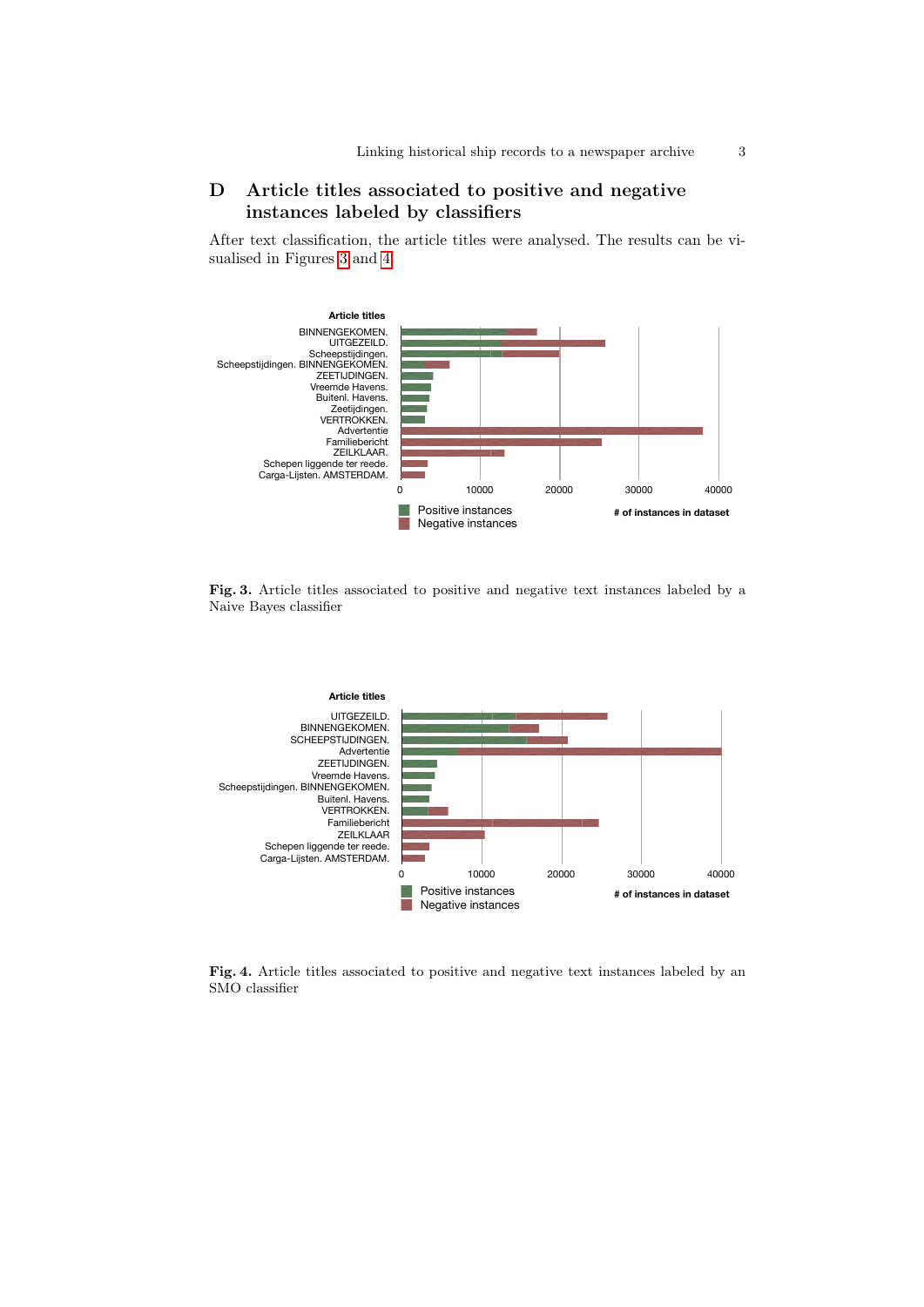# E Sample of the evaluation survey for baseline and Filters 1-2

The survey contained 50 items divided in 10 pages of 5 items each. It would take a rater around 30 minutes to complete. The surveys were managed using Google Drive Forms. The surveys for [baseline,](https://docs.google.com/forms/d/1xXd00LzlxkIvEmMn_eaPybe8k9ApCttEofNXsecvnG8/viewform?usp=send_form) [Filter 1a,](https://docs.google.com/forms/d/1fCgi6oQjWo3QHqrgO-i5JQHxmIIzzKXz1B7tQ7JfsLc/viewform?usp=send_form) [Filter 1b](https://docs.google.com/forms/d/1A8pk3-DzrvHh6XcAHZVCFfGcEsEtez0Qj6dXPah6cXM/viewform?usp=send_form) and [Filter 2](https://docs.google.com/forms/d/1mfNoLWdugKGVlIUwHPZQDUjYGDZ8umUbOmOhWgsOyIk/viewform?usp=send_form) are available online.

7/15/2014 2) Baseline + date restriction (B) - Google Forms

## **Record linkage evaluation form**

Welcome and thank you for your time.

This project consists of linking ship records from the Nordelijke Monsterrollen collection (which contains data of ships and ship movements from the northern regions of the Netherlands from 1803 to 1937) with unstructured noisy text, obtained by means of OCR (Optical Character Recognition) from the Koninklijke Bibliotheek newspaper collection.

The texts from the newspaper have been drawn using the following domain knowledge: ship name. the year a ship's record appears in the

Nordelijke Monsterrollen collection plus and minus 5 years. Additionally, we have provided for each instance: the ship type, the Captain's last name and possible first name (including different spellings).

Your task is to decide whether the newspaper text shall or shall not be linked to the given ship. You can use the given information about each ship as well as background knowledge. You may also leave comments on the rationale of your decision for each ship. Please, remember that the text is noisy and there might be misspellings.

Choose

1: If you are completely sure it is not the right link. i.e. it is not about ships.

2: If it is unlikely the given ship and the text ship are the same ship.

3: If it is possible the given ship and the text ship are the same ship but you are not really sure.

4: If it is possible the given ship and the text ship are the same ship. 5: If you are completely sure there is a link between the given ship and the text ship, i.e. the ship is mentioned in the text.

There are a total of 50 items, divided in 10 pages of 5 items each. It should take you about 30 min. to complete.

\* Required

1. **1 .- Ship Name: Elsje | Ship Type: kof | Captain's last name: Tap | Captain's first names: Albert K.;Albert K.;Albert K. | Text Type: advertentie \***

[Advertentie] MANUFACTUREN. Met 1 November kan geplaatst worden een BEDIENDE, van de<br>P. G. In Overijssel of Gelderland in bovengenoemde betrekking geweest zijnde verdienen de<br>voorkeur. Brieven franco Lett. A. Z., brj den B Stavoren. - Bart en Elsje. - De Kranke. - De Meineerl, euz. Prijs f1.80; rijk geb. f2.25. Uitgave U. J. VAN KESTEREN, Amsterdam. (24556) *Mark only one oval.*

| Strongly disagree () |  |  | $( ) ( ) ( )$ ( ) Strongly agree |
|----------------------|--|--|----------------------------------|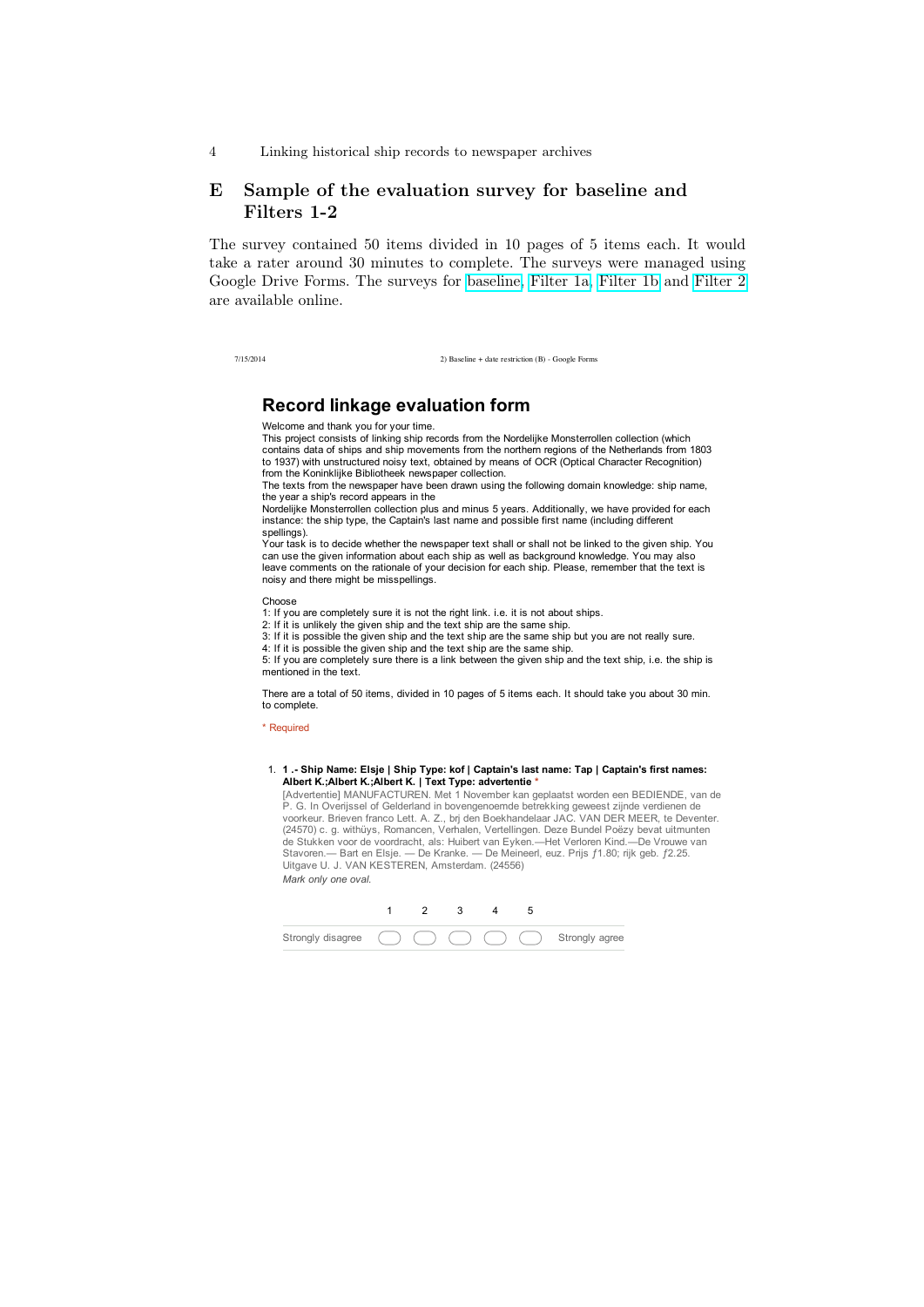### F Sample of the evaluation survey for text classification

Text classification experiments were manually evaluated by means of a survey which contained 50 items divided in 10 pages of 5 items each. It would take a rater around 30 minutes to complete. The surveys were managed using Google Drive Forms. The surveys for [Naive Bayes](https://docs.google.com/forms/d/1Nw2sSPDKkU5ic0ctXfHqoholbNNPuV_muM9GSlC99Fk/viewform?usp=send_form) and [SMO](https://docs.google.com/forms/d/1dPpfBKisuU7KQHdaMn9YqWJEx2Fn6Psk5gCDiI3092M/viewform?usp=send_form) are available online.

#### **Text evaluation form**

Welcome and thank you for your time. This project consists of linking ship records from the Nordelijke Monsterrollen collection (which contains data of ships and ship movements from the northern regions of the Netherlands from 1803 to 1937) with unstructured noisy text, obtained by means of OCR (Optical Character Recognition) from the Koninklijke Bibliotheek newspaper collection. Your task is to decide whether the newspaper text mentions or does not mention a ship or ships. Please, remember that the text is noisy and there might be misspellings. Choose 0: If there is no mention of a ship or ships in the text. 1: If there is a mention of a ship or ships in the text.

There are a total of 50 items, divided in 10 pages of 5 items each. It should take you about 30 min. to complete.

\* Required

1. **1)** \*<br>VLISSINGEN den 29 october. Gisteren en heden zijn, voor Antwerpen bestemd, op onze reede VLISSINGEN den 29 october. Gisteren en heden zijn, voor Antwerpen bestemd, op onze reede aangekomen: De Sirene, kapt. J. G. Kruger, van Piliau, met weedasch en lijnzaad; Freude Broder, kapt. B. Petersen, van Riga, met raap Jonge Johanna, kapt. t> J. Ricke, naar Yarmouth, met boomschors; Harriet c? Jane, kapt. . A. Hoeve, naar Arbroath , met vlas; Johanna , \\a\\pi. S. Evers, en de Stad tingen, kapt. Th.<br>Schipman , beide naar Bordeaux ; Josephine, kapt. F. Ruster, en Industrie, kapt. H. L. Rehbock<br>beide op avontuur en alle vier met b Noorwegen, en Gude Wennrr, kapt. H.M. , Mortensen, naar Mortnezer, beide met ballast; de Lodewyk, kapt. A. E. van Dijck, naar Pennray ,en Dispath, kapt.T. Jackson , naar Yarmouth, , beide met boomschors; die Hofnung, kapt. A. H. Scheepman, naar Embden, en de twee<br>Gebroeders, kapt. T. Sonnichsen , naar Cuxliaven, beidej met stukgoederen.; Waarborg, kapt. N.<br>Jansen, naar Newcastle, met ballast; de Vrouw kapt. J. H. Bischop; de Vrouw Gebina, kapt, M. D. Gerdes ; die Hofnnng, -kapt. J. D. Ihider; de<br>Herstelling , kapt. L. E. Gust; de Kleine David, kapt. j. H. Jansen ; de drie Gebroeders, \'kapt. E.<br>Alberts, en de Vrouw Cath den 25 october. Heden zijn gezeild de Engelsche brikschepen Janet en Bilbao., kapiteins J. Elliot en W.Roberson, beide van Middelburg naar Sunderland, met ballast. *Mark only one oval.*

 $\bigcirc$  $\bigcirc$  1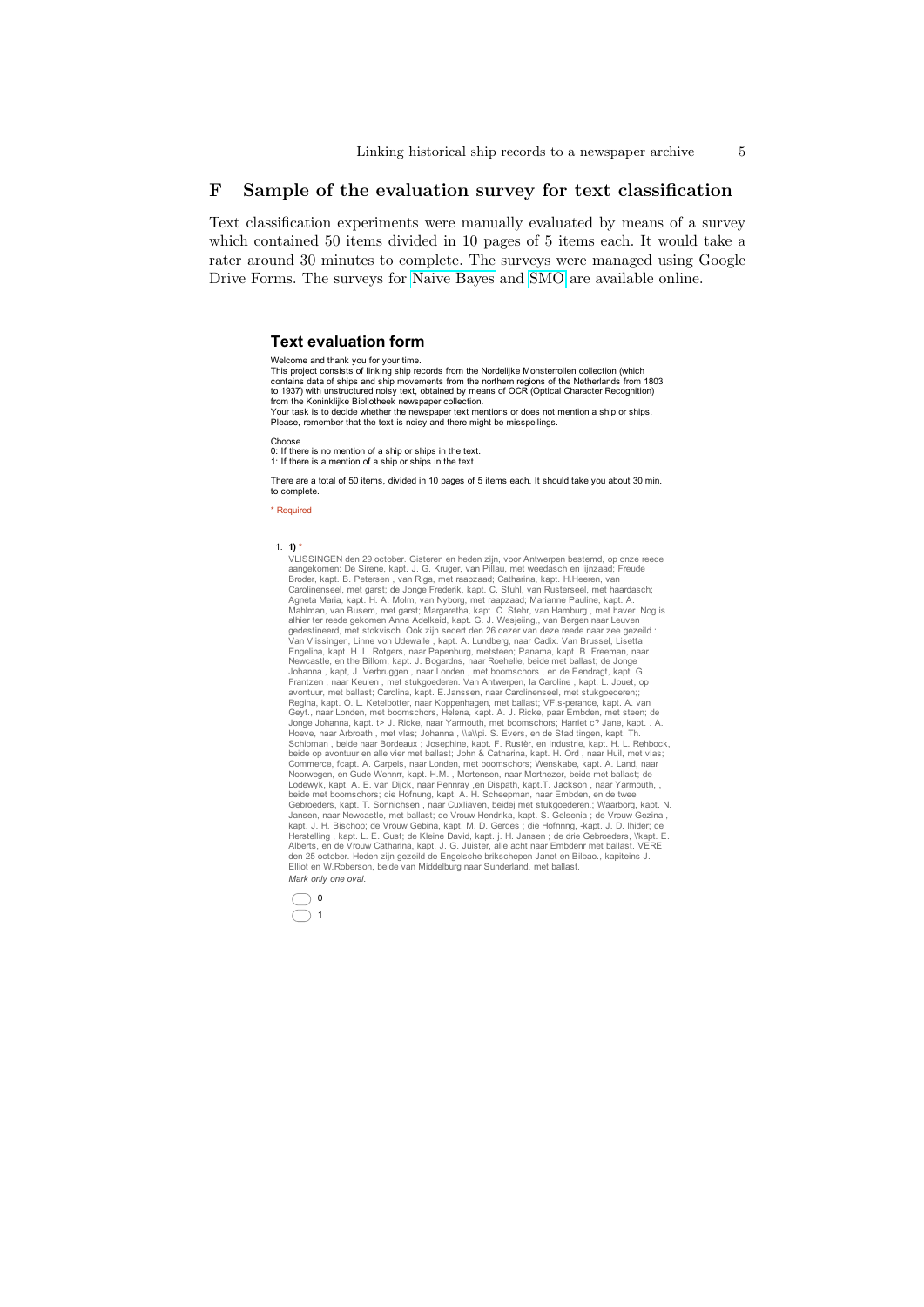# G Sample of the evaluation survey for Filter  $2 +$  Naive Bayes and Filter  $2 + SMO$

Filter  $2 +$  Naive Bayes and Filter  $2 +$  SMO were manually evaluated by means of a survey which contained 50 items divided in 10 pages of 5 items each. It would take a rater around 30 minutes to complete. The surveys were managed using Google Drive Forms. The surveys for Filter  $2 +$  Naive Bayes and [Filter 2](https://docs.google.com/forms/d/1gbOiQtP3W9Z1AsZaY_MTvwukGK4NZldQuWmXlbN1154/viewform?usp=send_form) [+ SMO](https://docs.google.com/forms/d/1gbOiQtP3W9Z1AsZaY_MTvwukGK4NZldQuWmXlbN1154/viewform?usp=send_form) are available online.

7/16/2014 4) Captain's last name + date restriction + SMO labels - Google Forms

# **Record linkage evaluation form**

Welcome and thank you for your time.

This project consists of linking ship records from the Nordelijke Monsterrollen collection (which contains data of ships and ship movements from the northern regions of the Netherlands from 1803 to 1937) with unstructured noisy text, obtained by means of OCR (Optical Character Recognition) from the Koninklijke Bibliotheek newspaper collection.

The texts from the newspaper have been drawn using the following domain knowledge: ship name, the year a ship's record appears in the

Nordelijke Monsterrollen collection plus and minus 5 years. Additionally, we have provided for each instance: the ship type, the Captain's last name and possible first name (including different spellings).

Your task is to decide whether the newspaper text shall or shall not be linked to the given ship. You can use the given information about each ship as well as background knowledge. You may also leave comments on the rationale of your decision for each ship. Please, remember that the text is noisy and there might be misspellings.

Choose

1: If you are completely sure it is not the right link. i.e. it is not about ships.

2: If it is unlikely the given ship and the text ship are the same ship.

3: If it is possible the given ship and the text ship are the same ship but you are not really sure. 4: If it is possible the given ship and the text ship are the same ship.

5: If you are completely sure there is a link between the given ship and the text ship, i.e. the ship is mentioned in the text.

There are a total of 50 items, divided in 10 pages of 5 items each. It should take you about 30 min. to complete.

\* Required

1. **1 .- Ship Name: Rensina | Ship Type: NULL | Captain's last name: Mulder | Captain's first names: Abraham Klasens;Abraham Klaassens | Text Type: artikel \***

[NOT FOUND] TEXEL , 4 April, West;' T. B. Muister , Christina , Huil. - D. de Jong, de jonge Clement, id. VLIE, 3 April, West; B. Molenaar, Vr. Stientje , de Oostzee. - H. T. Bieze , Anna ,<br>Koningsb - J. J. Gocsens , Oudewerf, Stavanger. -J. E. Ebeling , Antonie , Drobach. -R. C. de<br>Groot, Eendragt, Ostcrrisoer' -W. D. Dekker, Alida, op Avontuur. - K. A. Tap, Maria Beertha , id. - A J. Verloe, jonge Jaeob, id. -J. N. van Duinen , Alkanua Elisabclh , id. - t\ 11, Fokkïus, Gcsjua Calhariu» Brons, id. HELVOETSLUIS , 4 April, W. \_. W. ; T. B. Center, het V, mouwen , Steltin. BATAVIA, 6 Dcc;<br>Reiniersen , Formosa, Rot. — 9 Dec. Mugge, de Zwijger, Dordt.— (zeilklaar) 12 Dcc, Veening,<br>Prins Hfcudrik, Amst. - Sipkes , 3 Vrie *Mark only one oval.*

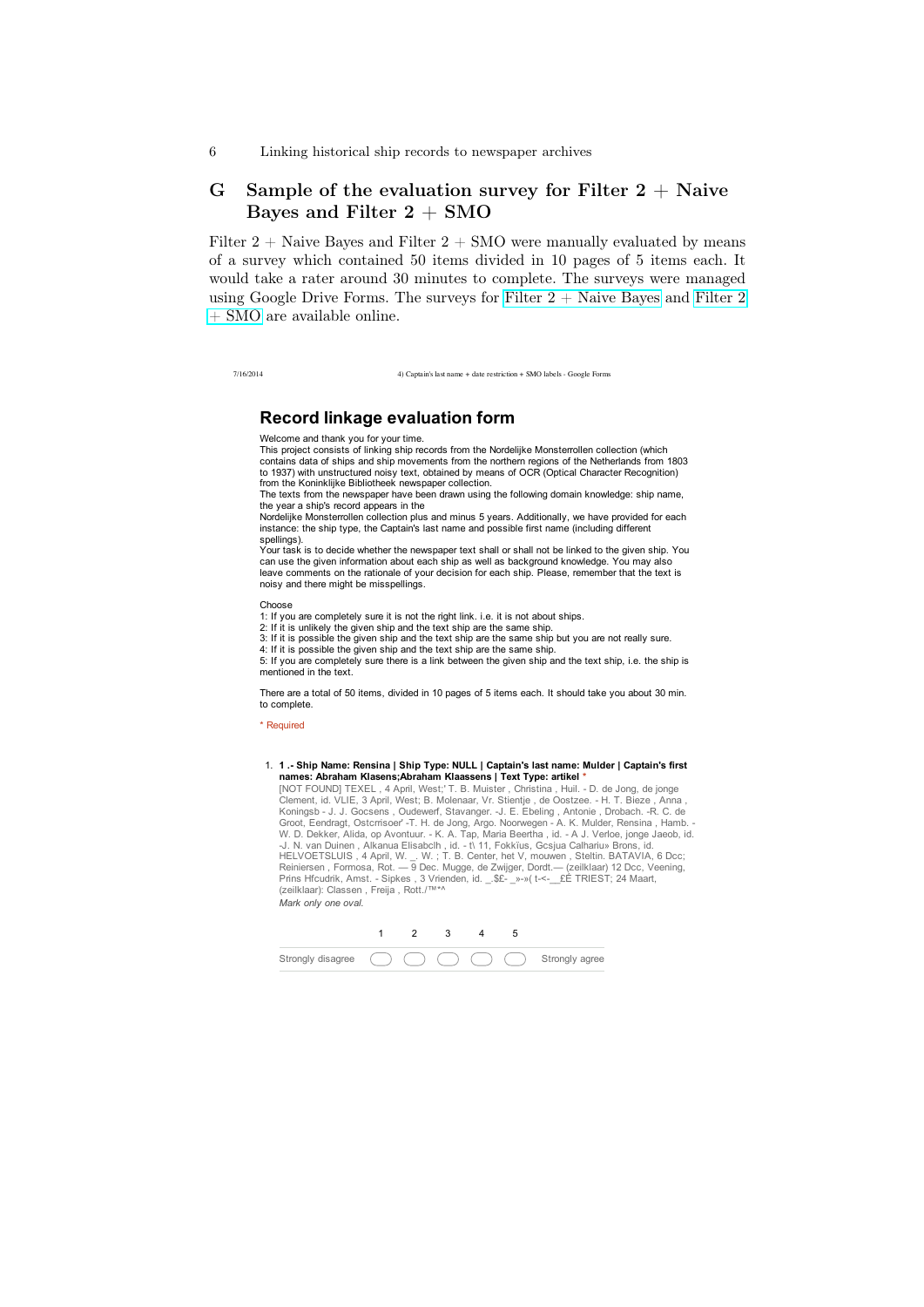# H Sample of the training set for text classifiers in ARFF format

A labeled set was needed to train the classifiers for text classification. The labeled examples were obtained through the evaluation of the baseline as well as Filters 1-2. The training set contained 200 instances. A sample, featuring 4 instances of the training set can be found below.

```
@relation textEvaluation
@attribute evaluation {1,0}
@attribute text String
@data
0,"KONINGSBERGEN, H. J. Hazewinkel: Arendina Harmina: 2825
   schepels Graauwe Erwten, Order."
1,"TEXEL, HEDEN Vrijdag ochtend, 16 Sept.; binnengekomen: Aidina
    Anna Susanna, Schenk, Nickerie. - Anna en Arnoldina, van
   Wijk, Saramacca. LONDEN, HEDEN Vrydag 16 Sept. Consols op
   tijd 95} a}; Gren. Uitg. 8j a J; Buenos-Ayres 64 a 66;
   Spanje 1 pCts. 22 \times a } ; Dito j Certif. 5} a }. Overige
   onveranderd , maar vast. Dc beurs vertoont neiging tot ver.
   j dere rijzing. mm -f"
0,"HULL, Enchantress, T. Farr. Ñ 5525 stav. en 1897 boss. IJzer,
    E. S. de Jonge. HULL, Ocean Queen , C. Hardy. - 633 boss.
   IJzer, E. S. de Jonge. STOCKHOLM , Albertina, Lever. Ñ 2615
   staven en 96 boss. IJzer, E. S. de Jonge. STOCKHOLM, Cycloop
   , Takes. Ñ 485 stav. en 6 boss. IJzer, E. S. de Jonge."
1,"Amsterdam aang. 3 Nov. (IJkade) Danae, S, Patras. Stukgoed.
   Cargad. Hudig, Veder & Co. (Rietlanden) Dallon,B, Newcastle.
    Steenkolen. Cargad. Hudig, Veder & Co. 4 (Houthaven) Sigurd
   , S. Kroonstad. Hout, Cargad, Ruys & Co, (H.kade) Progress.
   S. Burryport. Steenkolen. Cargad. De Wed. Jan Salm & Meijer,
    Rynstroom, Ě, Huil. Steenkolen eu Stukgoed. Cargad. Holl.
   Stmbt.-Maatschij. 5 Koster, S. Newcastle. Steenkolen en
   Stukfo. d, Cargad. Hudig. 'eder & Co. IJ stroom, S. Londen.
   Stukgoed. Carg. Holl. Slmbt.-Maatsehij. Eapwing, S, Londen.
   t3tuks;oed. Carg. Nobel & Holtzapffel. (Houth.) Drammen, S.
   Christiania. Hout en IJzer. Cargad. B. J. van Hengel.
   Urnuiden 5 Nov. Wind Z.W.,hai _l: wind aangekomen 4 Progress
   , S. Burryport Sigurd, S. Petersburg Rijnstroom, S. . Huil
   Hermann, S. Archangel 5 Koster, S. Newcastle Drammen, S.
   Christiania IJstroom, S. Londen Lapwing, S, id. Hornfels, S.
    Riga Emden, S. Goole Orion, S. Hamburg vertrokken 4
   Waterland, S. Amble Milo, S. Bristol Alster, S, Hamburg Tem,
    S. Londen P/ulo, S. Malaga BRta, S. West-Hartlepool De
   loodskotters zijn binnen; de stoomloodsboot doet loodsdien.
   t. Oostmalioru aang."
```
Listing 1.1. Sample of the training set in ARFF format